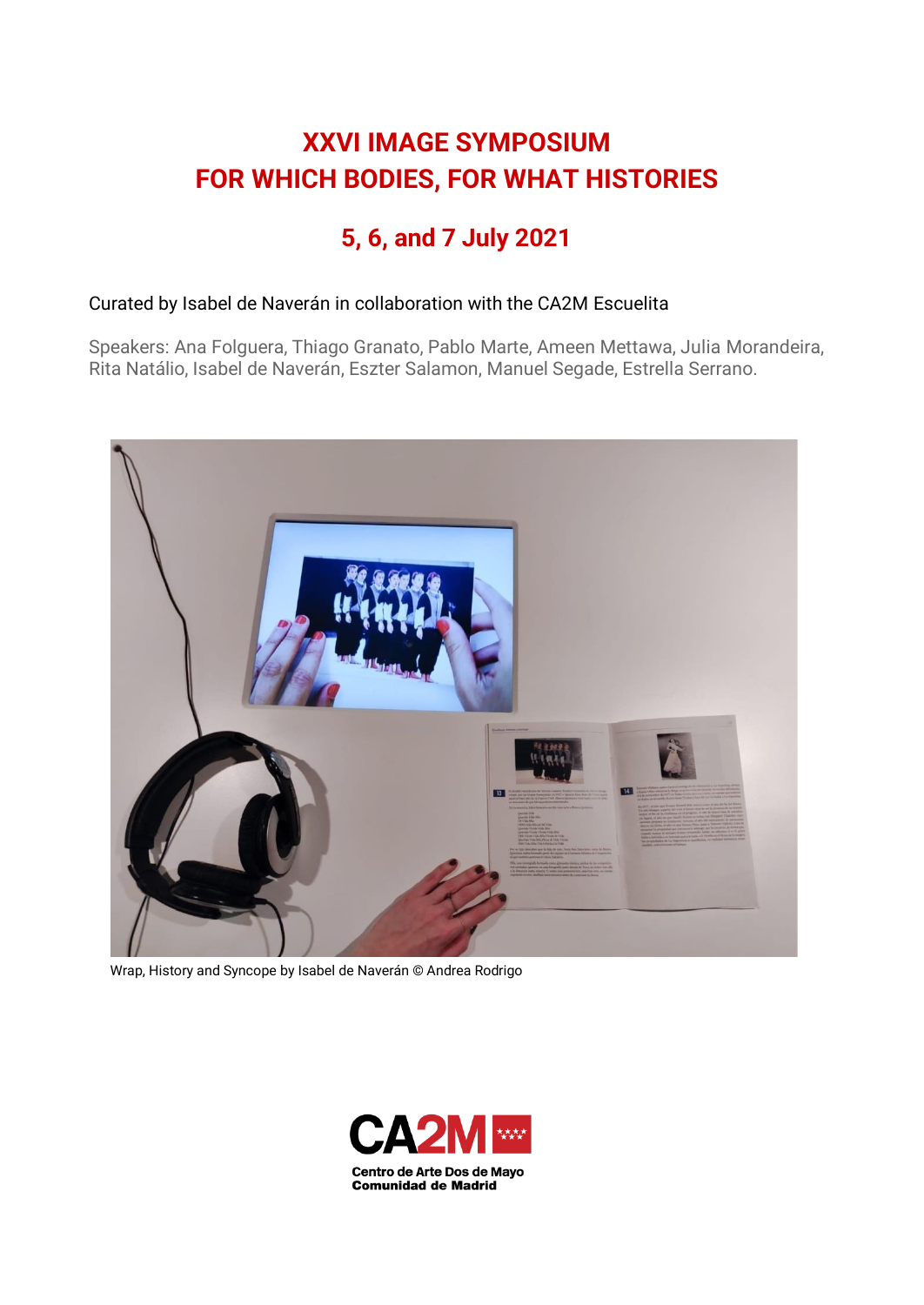

One year later, the question that underpins this conference - *Why bodies, why stories*  challenges us even more directly than before, if such a thing is possible. In the face of general uncertainty and new historical ground we are breaking, this question confronts us with the contingency of history in the materiality of our bodies, given the very violence that a brutal and savage irruption like this pandemic entails. We are confident that the curatorial threads - once amassed with rigour and care, now being taken up again with the understanding of a vital transformation - continue to make sense.

# **Introduction**

These conferences rethink the preconception that makes bodies a consequence of the historical circumstances in which they live, as, although history makes bodies, bodies also make history. The latter is told through images that, unlike bodies, remain fixed and mute, forcing us to reckon with history, rather than just narrate it. Images seem to bring events to a halt and are often boxed into a one-to-one correspondence with events. Here, we suggest listening to how some images reveal themselves in order to contradict and contravene their own narratives, while at the same time rebelling, warning us of other stories that emerge in their re-reading and in this dispute against the ordering of time. Seen in this way, some do not remain mute: they mutate and act at the same time as they are enacted, manoeuvred and sustained. Bodies are also enacted by and subjected to other corporealities, those that inhabit their gestures, understood through the knowledge of a tradition or by a certain way of relating and placing themselves in their varied worlds. The titular question imagines a making of bodies and images that, in a state of mutual listening, establishes connections that are out of time, anachronistic and syncopated, defying the linearity that presupposes a before and an after.

This year, the conference's twenty-sixth, builds on previous years, delving into the relationship between images, gestures and performativity. This year's event sets out to think about images through the making of choreography and performance, its practice, and its specific materiality.

It is conceived of as a programme of study which, subject to prior registration, brings together a group of people interested in and committed to the issues raised, a meeting in which speakers and attendees share time, conversations and experiences over three interlinked sessions. The first two sessions focus on specific artistic and choreographic processes that explore notions of history, tradition, and transmission using body techniques that allow us to speculate about processes that can be described as a recognition of a gestural archive, an estrangement from one's own tradition, or listening to alternative modes of presence. From within these parameters, we seek to expand the study to a dialogue with partnering agents from art, anthropology and philosophy, at the intersections of knowledge. A third session will take place on Wednesday morning, in a pine forest near the museum, and is organised as an open-air walk aimed at collectively sharing and offering feedback on the reflections and Discussions experienced during the previous days.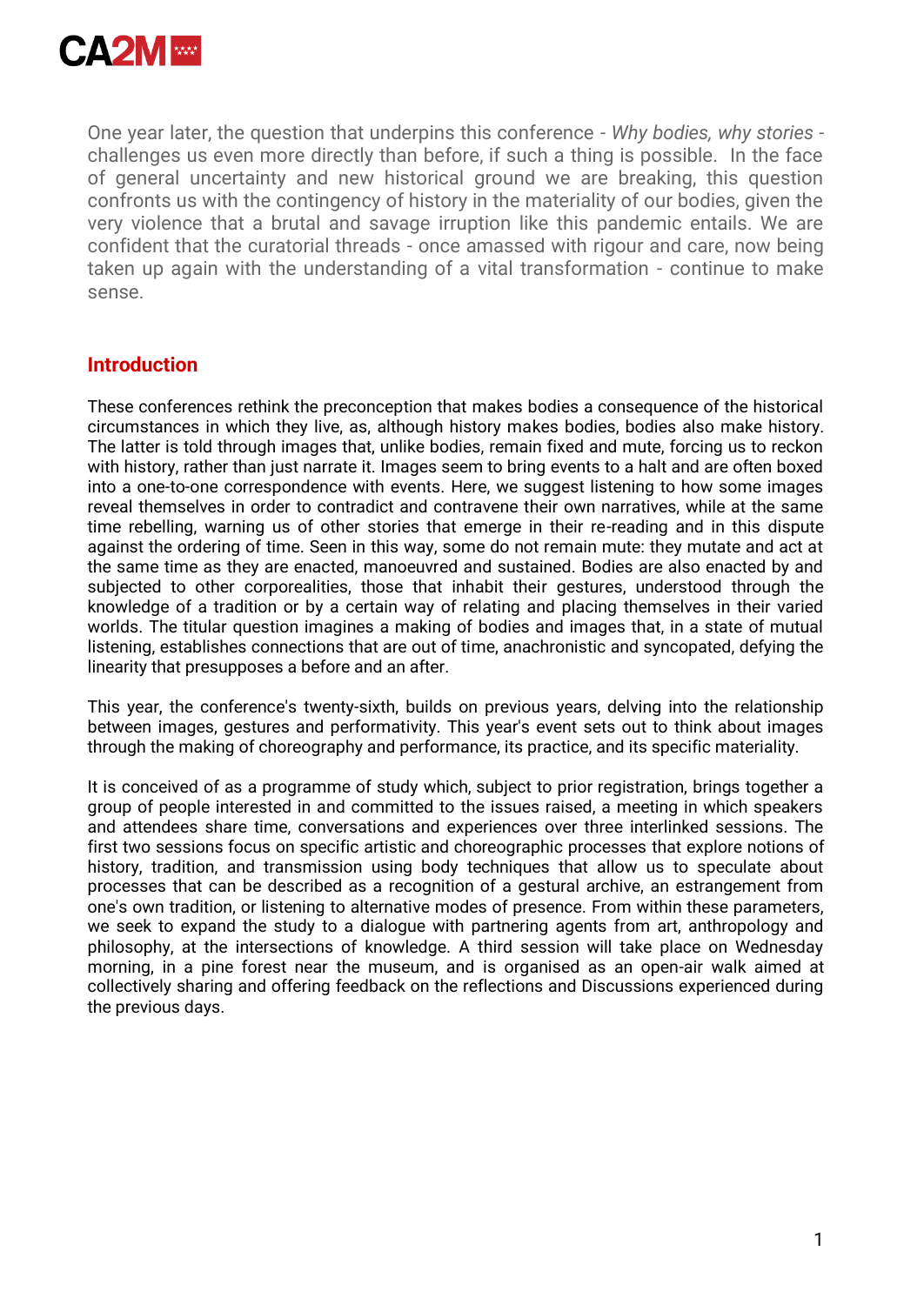



Pablo Marte. "The moon and the sun, or two interpretations of Maurice Béjart's choreography for Ravel's Bolero: as performed at its premiere by Duska Sifnios in 1961, and as performed by Jorge Donn twenty-one years later, in 1982".

# **MONDAY 5 JULY**

**5pm - 5.15pm Introduction to the Conference. Manuel Segade and Estrella Serrano 5.15pm - 6.00pm** *Covers, history, and syncope***. Presentation. Isabel de Naverán 6pm - 6.45pm** *Flutterings, history, and signs***. Presentation. Pablo Marte 6.45pm - 7.30pm Discussion 7.45pm - 8.30pm Conversation between Rita Natálio and Julia Morandeira 8.30pm - 9pm Discussion 9pm - 10pm Performance.** *Trança***. Thiago Granato**

**PART ONE: WHAT IMAGES MAKE YOU DO**

What do images make you do? This session presents the opportunity to study historical images through the lens of their materiality, paying attention to their textures rather than to the meanings they are assigned. It seeks to detect counter-hegemonic narratives that emerge from the observation of seemingly insignificant details and aims to situate the affective value of the images that are shown/appear when history is, as Walter Benjamin tells us, "brushed against the grain".

From there, it is a matter of observing the resistance of crucial moments against being fixed in one single representation, of placing the vital pulse in opposition to the technical push-button of the camera that freezes events that, in time, become historical, leaving other stories out of its frame. Its manifestation, the fruit of the performativity of this fleeting gesture, is where we begin this conference.

## *Covers, history, and syncope*. Isabel de Naverán

*Covers, history, and syncope* responds to the desire to collect, describe and state the images that underneath and at base accompany a research process that started in 2016, on the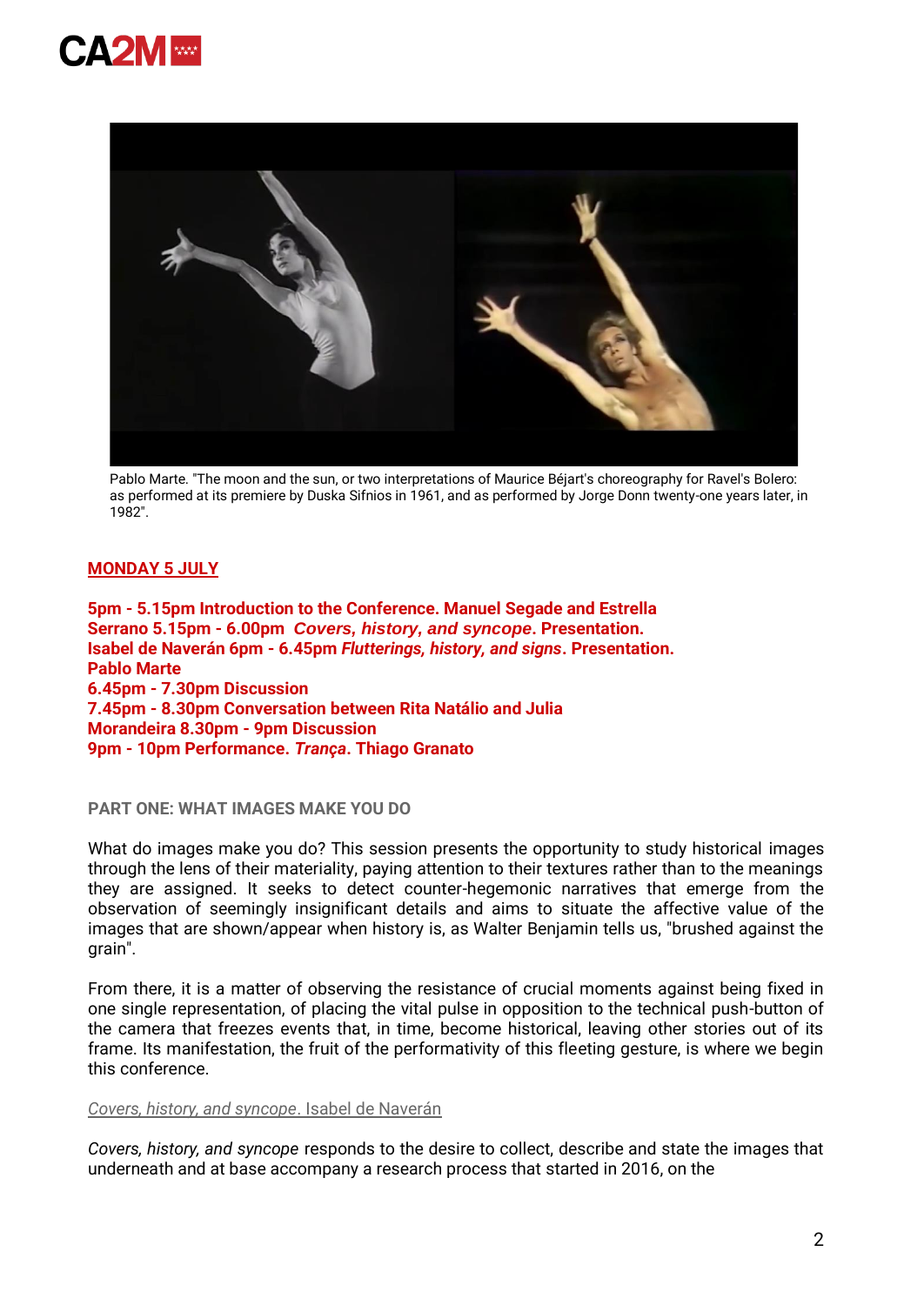

relationships of the body with History writ large, and the way in which ideologies emanate from the gestures and controls over bodies and their representations, drawing on specific details of the public life of artists such as Antonia Mercé and Luque "La Argentina", Kazuo Ohno and Tatsumi Hijikata, Rocío Molina and Federico García Lorca.

#### *Mariposeo, historia y síntoma.* Pablo Marte

"I set out to rethink history from the soles of my feet, from my hands, my genitals and my eyes, which sometimes look outwards and sometimes inwards, from situations that I walked or cycled through (on the lookout for images, signs and their symbolic and systematic repercussions that lately, after a conversation with a very dear friend, I have been calling 'flutterings'). And to do so in relation to the sign, or 'symptom'. I am attracted to the echoes of its etymology, 'coincidence', 'to fall together'. I began to think about this idea as a result of the notion of syncope proposed by Isabel in *Covers, history, and syncope*. It seemed to me that the signs were there like an atmosphere that hovers, circulates and dances between the symbol (of History) and the syncope".

### **PART TWO: MATERIAL TEMPORALITIES, WEAVING LISTENING BETWEEN BODIES**

In the second part of the first session, the discussion will open up to other conceptions of history as well as to other ways of conceiving and living social relations through choreography and the multiple temporalities that it puts into operation. It is about establishing dialogues between new forms of anthropology and the challenges present in certain research facilitated by dance and movement techniques, choreography, and the exploration of contact; dialogues that converge in the quest for the knowledge generated at the intersections of histories and times, of experiences of and listening to situations and corporealities that are not recognised or that have gone unnoticed in official narratives. This second part concludes with a stage-less edition of the piece *Trança* [Braid] that the Brazilian choreographer Thiago Granato has offered in response to the invitation to participate in this year's conference.

#### Conversation between Rita Natálio and Julia Morandeira

Starting from a critical revision of anthropology, this conversation seeks to address a series of questions which come together at different moments of this year's conference. These questions include the ways in which the body is intertwined with its environment, its history and the times that cut across these categories, altering the classical notion of ontology to open up instead the possibility of listening to a somatic archive, of thinking in forms of ecology and perspectivism from the body. It also includes the question of the tradition of corporeal techniques and how they are naturalised as bodily ideology, but also how the transmission and even the estrangement of one's own tradition is produced, erasing and confusing notions of origin and belonging as well as other divisions of Eurocentric modernity. To open this dialogue, the embodied and situated nature of performance practices and dance presents itself as a privileged place to negotiate this deeply ambiguous Discussion and to offer up an archaeology built around it.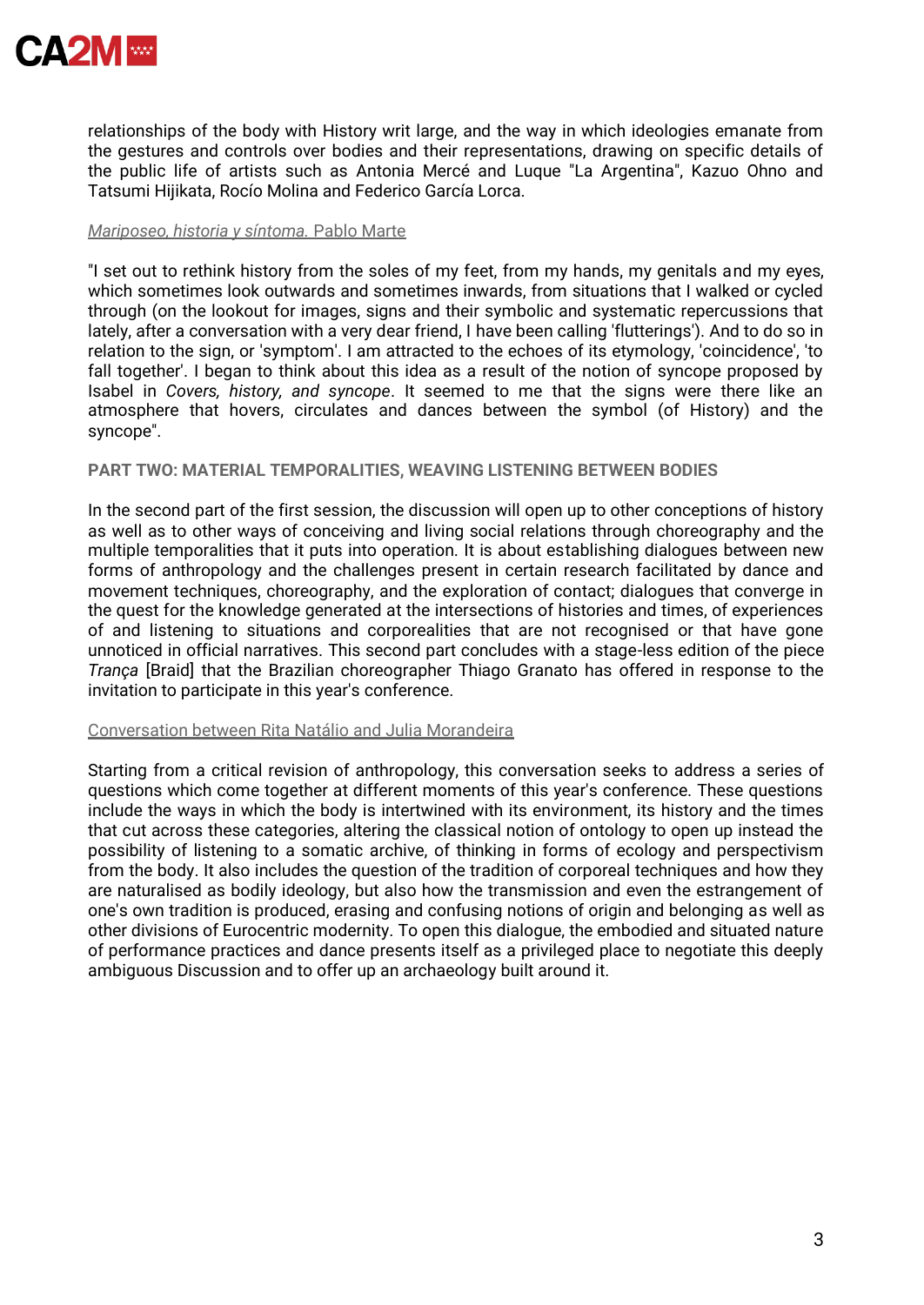

# *Trança* [Braid]. Special pocket edition. Thiago Granato

*Trança* is an invitation to take a tactile excursion in which sound, light and movement intertwine with other dizzying spaces and other temporalities. With a hand-based choreography, Granato accelerates the modes of transformation of different types of force that are translated into signs, cultivating an exploration of the power of the body to create contexts that envision new forms of life.

*Trança is* the second part of the *Coreoversations* trilogy, the configuration process and conceptualisation of which will be shared in the first session of the conference.

In response to the invitation, Thiago Granato has proposed an adaptation of the piece, one that takes away the lighting design apparatus that was used in the original version, as well as the black box stage, to engender a more intimate relationship between the performer and audience.

## Artistic credits: *Trança*

Writer, director, choreographer and performer: Thiago Granato Guest choreographers (fictive presence): Cristian Duarte and Jõao Sandanha Assistant director and co-creator: Sandro Amaral Original light design: André Boll Original sound design: Márcio Vermelho Wardrobe consultant: Paula Ströher Duration: 50 min (no intermission)



Rita Nátalio, *Antropocenas*, *©*José Carlos Duarte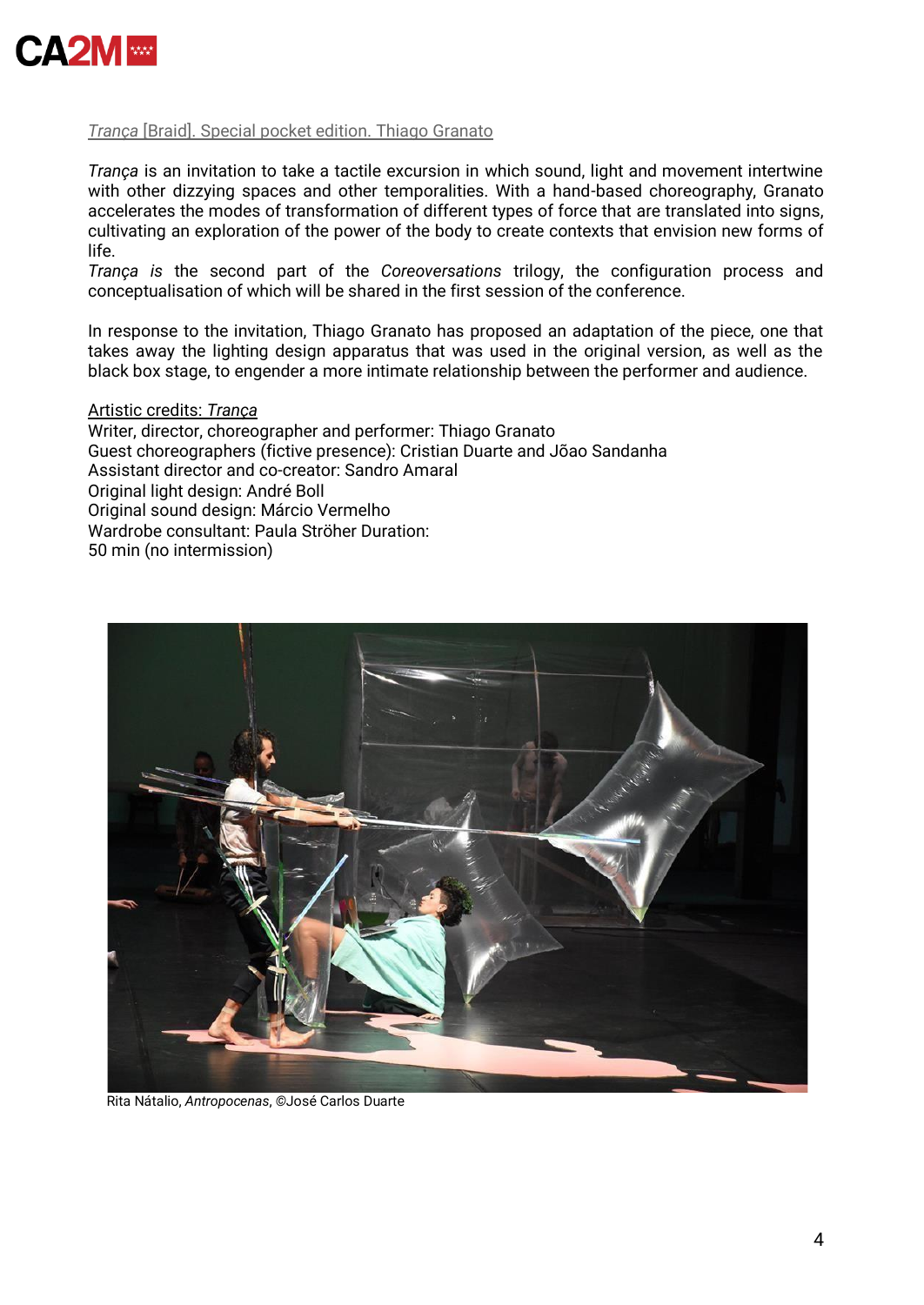



Thiago Granato, Trança ©Haroldo Saboia

### **TUESDAY 6 JULY**

**11am- 11.15pm Second session introduction 11.15 - 12.00pm** *Coreoversations***.** *How to deal with the presence of those who are not there.* **Thiago Granato, presented and moderated by Isabel de Naverán 12.00 pm – 12.30 pm Debate 12:30 pm – 12.45 pm Break 12.45pm -1.15pm Critical session: Ana Folguera. 1.15pm - 1:45pm Critical session: Ameen Mettawa. 1.45pm - 2.30pm Discussion. 2.30pm - 5.30pm Lunch. 5.30pm – 6.30pm Screening:** *MONUMENT 0.6: Heterochrony***. Eszter Salamon 6.30pm - 7.15pm Conversation between Eszter Salamon and Isabel Naverán 7.15pm – 7.45 pm Discussion 7.45pm - 9pm Terrace**

**THE BODY AS AN ARCHIVE OF IDEOLOGICAL SUBSTRATES**

The body is a place of emergence of ideologies, techniques and knowledges that are understood and archived as cultural heritage, bodily memory and relational habits. This second day aims to refute the idea that corporeal memory functions as an intact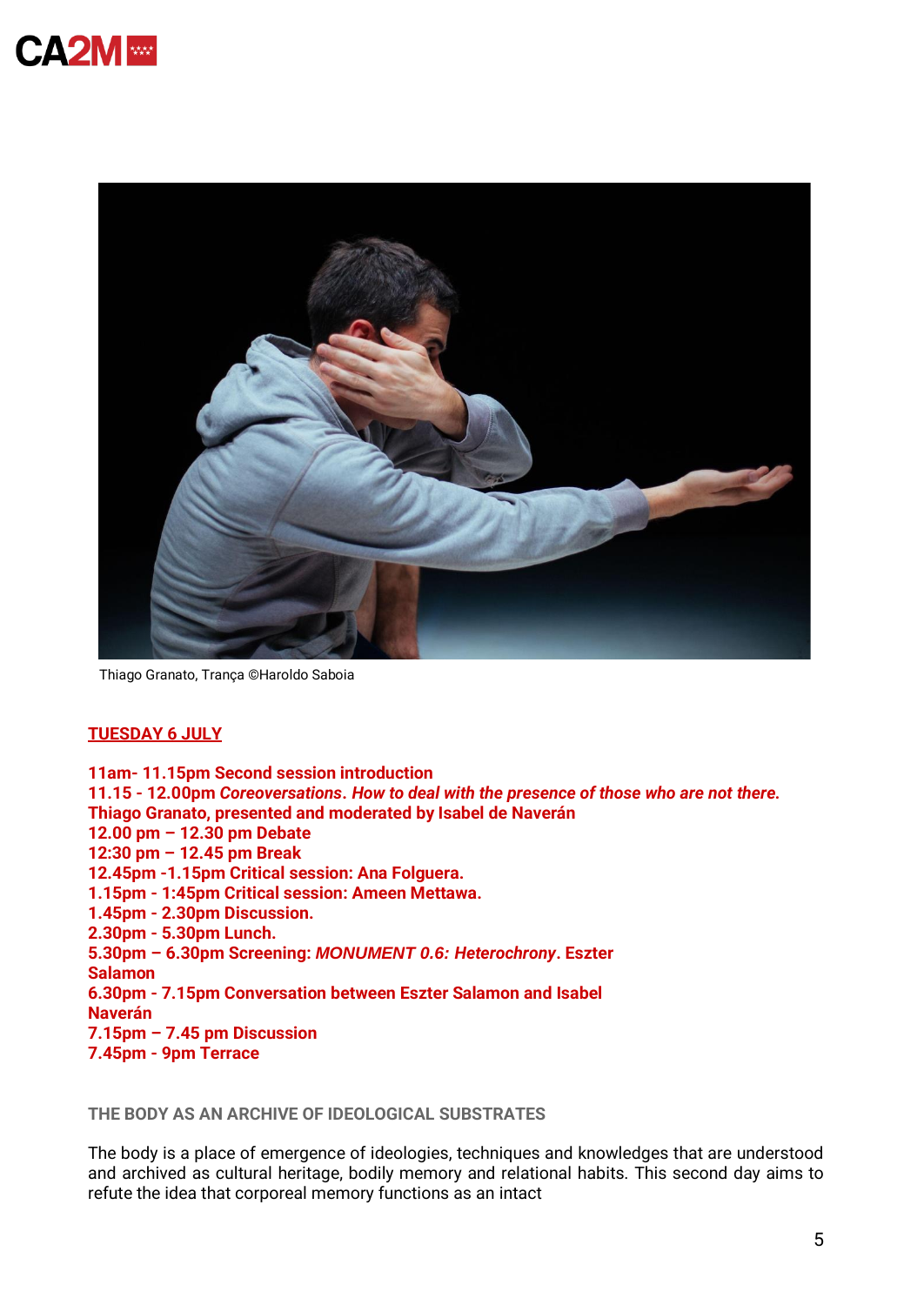

memory to which we can resort at any time with a certain level of trust in its reliability. On the contrary, it is, in part, configured by missing, forgotten, and broken parts; by acquired physical and gestural knowledge that constitute a way of being in the world. From this perspective, we seek to rethink the concept of cultural appropriation, to question the idea of one's own tradition, to review the concepts of belonging, origin and gender through dance practices, the manifestations of material substrates and the inscription of history onto the body.

The second day begins with a morning session that brings together the critical contributions selected from an open call for papers. These contributions - by Ana Folguera and Ameen Mettawa - link together and put the curatorial proposal in dialogue with ongoing research, allowing the premises upon which it is based to be affected and crossed over.

This second day dissects the question of the body as a place where history emerges, to reflect materially on possible connections between the living and some events and rituals of the past that can be reviewed through a contemporary lens. It follows the impact that the current pandemic is having on lives, reflecting on the presence of death lived collectively at this time. This encompasses not only mass deaths, genocides or fatalities resulting from the current health and social crisis, but also our relationship with the sick body and how it transforms and reorganises its environment and the local economy, as well as its inherent rituals and gestures.

#### *Coreoversations. How to deal with the presence of those who are not there.* Thiago Granato

Thiago Granato has spent years developing the *Coreoversaciones* project*,* which aims to create networks of relationships between artists and audiences, both real and imagined, to spark discussion about genealogy, authorship, appropriation, absence, and presence in the contemporary dance canon. He embarks from imaginary choreographic conversations in which he puts and arranges his body and his subjectivity in dialogue with spectres of choreographers who are dead, alive, or yet to come. He explores ways to generate commitment and involvement through fictitious exchanges that allow for temporal identification which is necessary to address and communicate figurative situations, historical information, facts, and speculations across different times and spaces. *Coreoversations* is thus underpinned by the possibility of a coexistence of history and fiction in what would constitute an interweaving of real, imagined and lived experiences.

## Screening of *MONUMENT 0.6*: *Heterochrony* by Eszter Salamon, followed by a conversation with the artist

In 2014, Eszter Salamon began her *Monuments* series; today, it still brings together works of different formats and durations. *Heterochrony* is the sixth instalment in this series and continues previous investigations into the relationship between bodies and the great History. *Heterochrony*  is based on the on-stage creation of an imaginary field that seeks to link the past and the present through three references: a selection of Sicilian music recordings, the generation of choreographed sensations inspired by the mummification rituals of the Capuchin Catacombs of Palermo, and historical information about the Sicilian Revolution of 1848. This work imagines a continuum between life and death, the cohabitation of the living and the dying, creating its own utopian body - one that is both dancing and acoustic. Through the juxtaposition of different historical temporalities, different practices and memories, *Heterochrony* reminds us of the collective struggles that took place in the past while questioning what forms of resistance or desire for transformation inspire us today.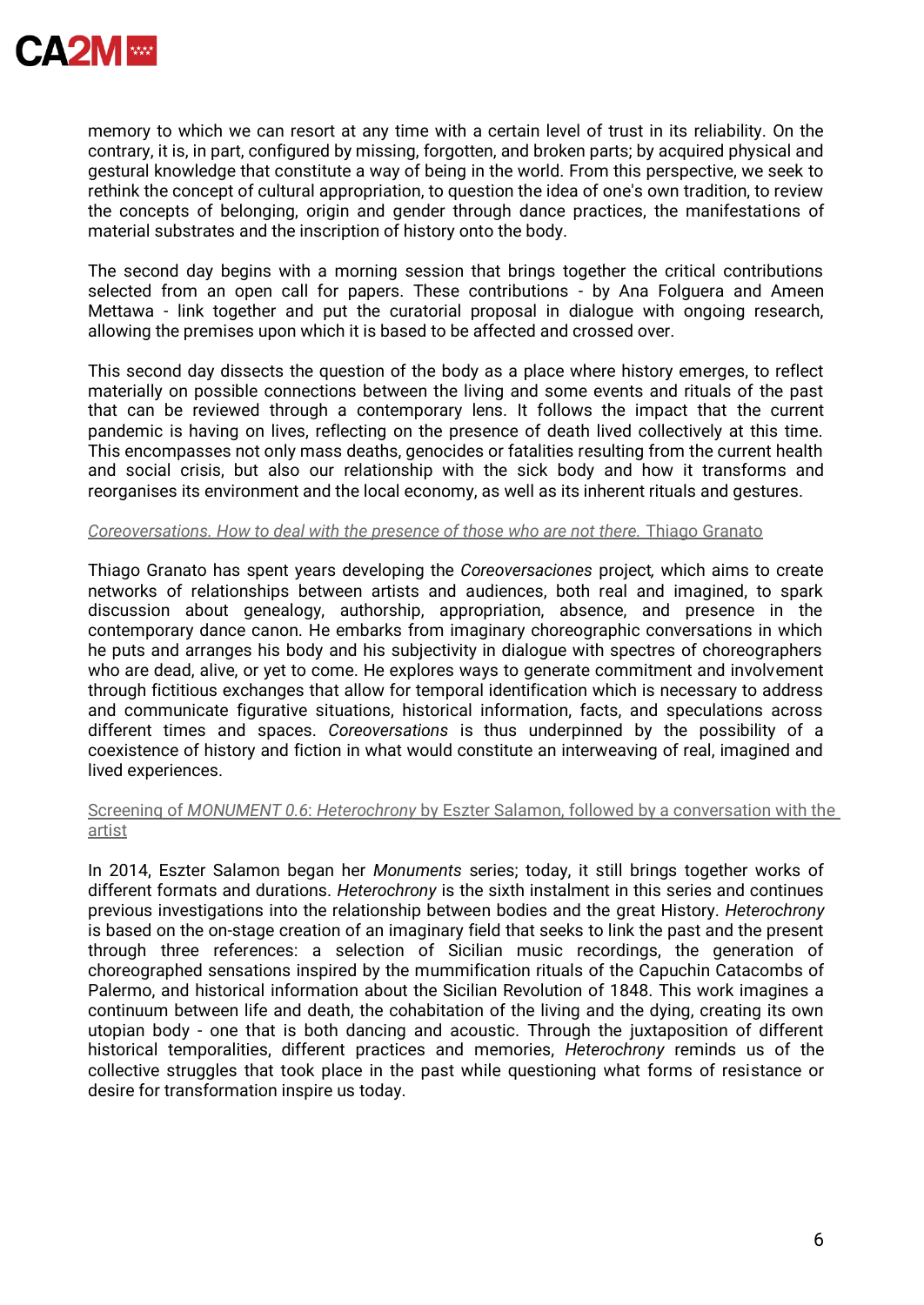



Eszter Salamon, *Monument 0.6*: *Heterochrony* © Dirk Rose Eszter Salamon, *Monument 0.6: Heterochrony* © Dirk Rose

# **WEDNESDAY 7 JULY**

**11am - 2pm Session in Retiro Park.**

TMeeting point: Access Puerta del Ángel Caído/ Cuesta de Moyano.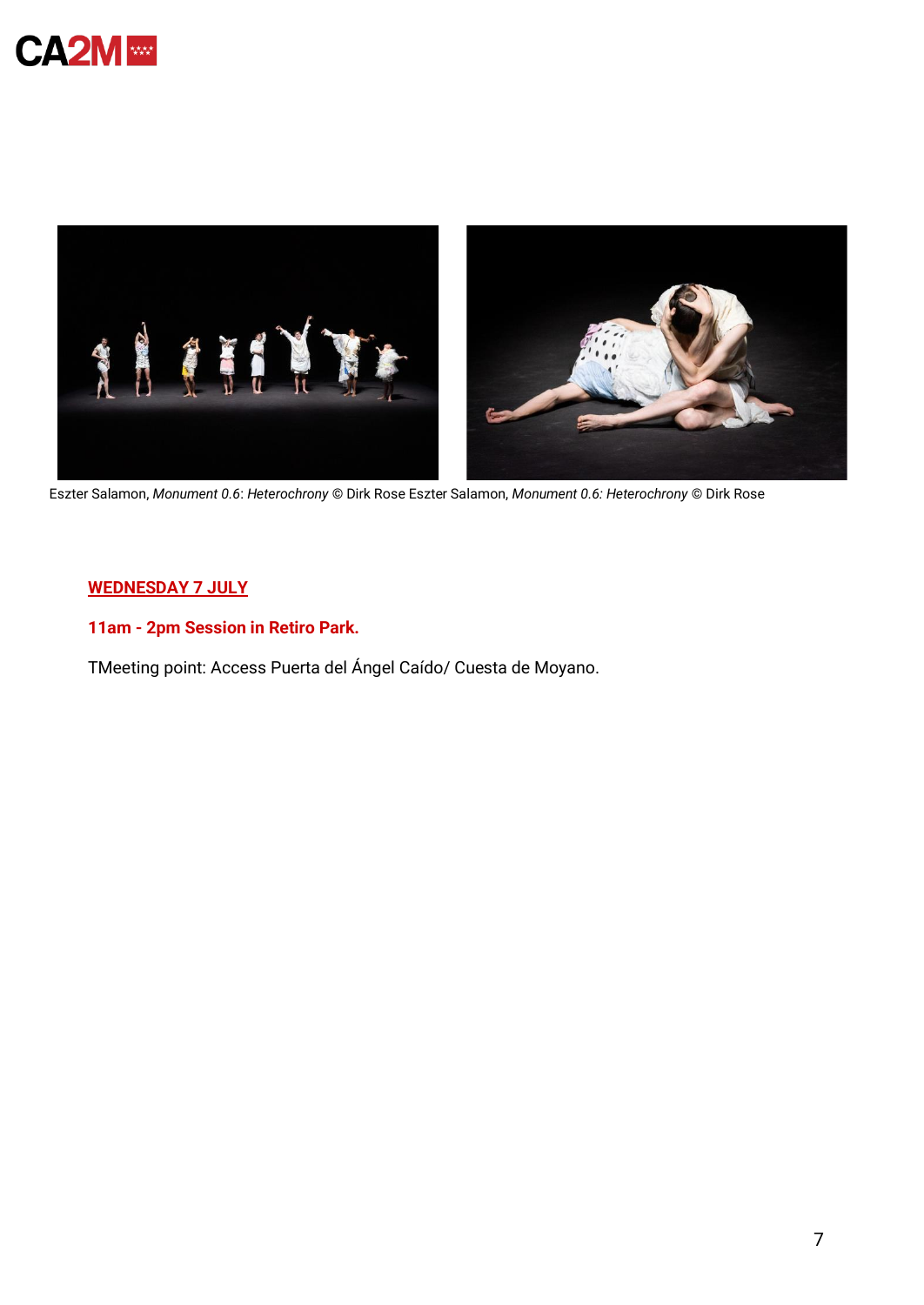

**GUEST BIOGRAPHIES**

**ANA FOLGUERA** (Madrid) works between art criticism, mediation and curating, developing different visual arts and dance projects and collaborating with various institutions. She currently works as a curator for the photography platform Photential. She also collaborates with the Centro Conde Duque Madrid. She curated the online dance series *Alarmas y urgencias*. *Conmociones (*Centro Conde Duque, Madrid, 2020), *Yo soy texto*. *Libros de artista y autobiografía* (Sociedad Cervantina, Madrid, 2015) and the flamenco and creation series *Bailar el tren (*La Bacía, Madrid, 2013). She recently co-curated the exhibition *Rehome* (Photential, 2020) with Kristina Romanova. From 2017 to 2020, she worked as the editorial coordinator and writer for EXIT magazine. She collaborated with Pedro G. Romero and María García on the research project *Máquinas de vivir*. *Flamenco y arquitectura en la ocupación y desocupación de espacios,* developing the mediation program at CentroCentro. From 2017 to 2020, she worked with the Centro de Danza Canal. She has published in magazines and spaces including Art Nexus, EXIT, exit-express, Cuadernos del IVAM, Matador, and Archivo de Creadores de Matadero. She holds a degree in Art History from the Complutense University of Madrid, a master's degree in Art Theory and Criticism from the Museo Reina Sofía and the Autonomous University of Madrid and has completed her training in art management, curating and criticism at institutions including New York University, Museo San Telmo - Arteleku (Donosti) and Centro de Arte 2 Mayo (Madrid).

**AMEEN METTAWA** (Miami) works with text, music, performance and fortune-telling, or occultural production (the fusion of the occult and the cultural). She has written on non-philosophy, thalassic eschatology and agricultural conspiracy, and is a member of the ritual traketeo platform RALLIZE. She has presented her work and collaborations at CentroCentro (Madrid), Art|Banchel (Madrid), CIAJG (Guimarães, Portugal) and Het Bos (Antwerp, Belgium). She is currently researching cybernetic psychedelia. She lives in Brussels.

**ESZTER SALAMON** (Budapest) is a choreographer, artist and performer. She uses choreography as an activating and organising agent between various media, such as image, sound, music, text, voice and body movement. Her work evolves from various formats, aesthetics, methodologies and poetics, putting into work a wide spectrum of media. Since 2002, she has created both solo and large-scale works that have been presented at festivals, art spaces and museums internationally, including at the Festival d'Automne in Paris, the Avignon Festival, the Ruhrtriennale / PACT Zollverein in Germany, the Holland Festival, the Pompidou Centres in Paris and Metz, The Kitchen and MoMA in New York, HAU Hebbel am Ufer Berlin, The Place in London, the Serralves Foundation in Porto, the Foundation Cartier in Paris and the Museo Reina Sofía, among others. Eszter Salamon is currently artist-in-residence at the Théâtre Nanterre-Amandiers. In 2019, she was awarded the Evens Art Prize.

**ISABEL DE NAVERÁN** (Getxo) investigates the intersection of art, contemporary choreography and performance in curatorial, editing and writing projects. She holds a PhD in Art from the University of the Basque Country and is a member of the research group Artea, Madrid. She is the editor of *Hacer Historia. Reflexiones desde la práctica de la danza* (2010) and *Lecturas sobre danza y coreografía* (2013). In 2010, together with Leire Vergara, Miren Jaio and Beatriz Cavia, she founded the Bulegoa z/b - Art and Knowledge Office project, with which she remained involved until 2018. Since 2017, she has been the curator of live arts at the Reina Sofía Museum Department of Public Activities, work which she combines with her current residency as an associate researcher at Azkuna Zentroa (2021-22). She lives between Bilbao and Madrid.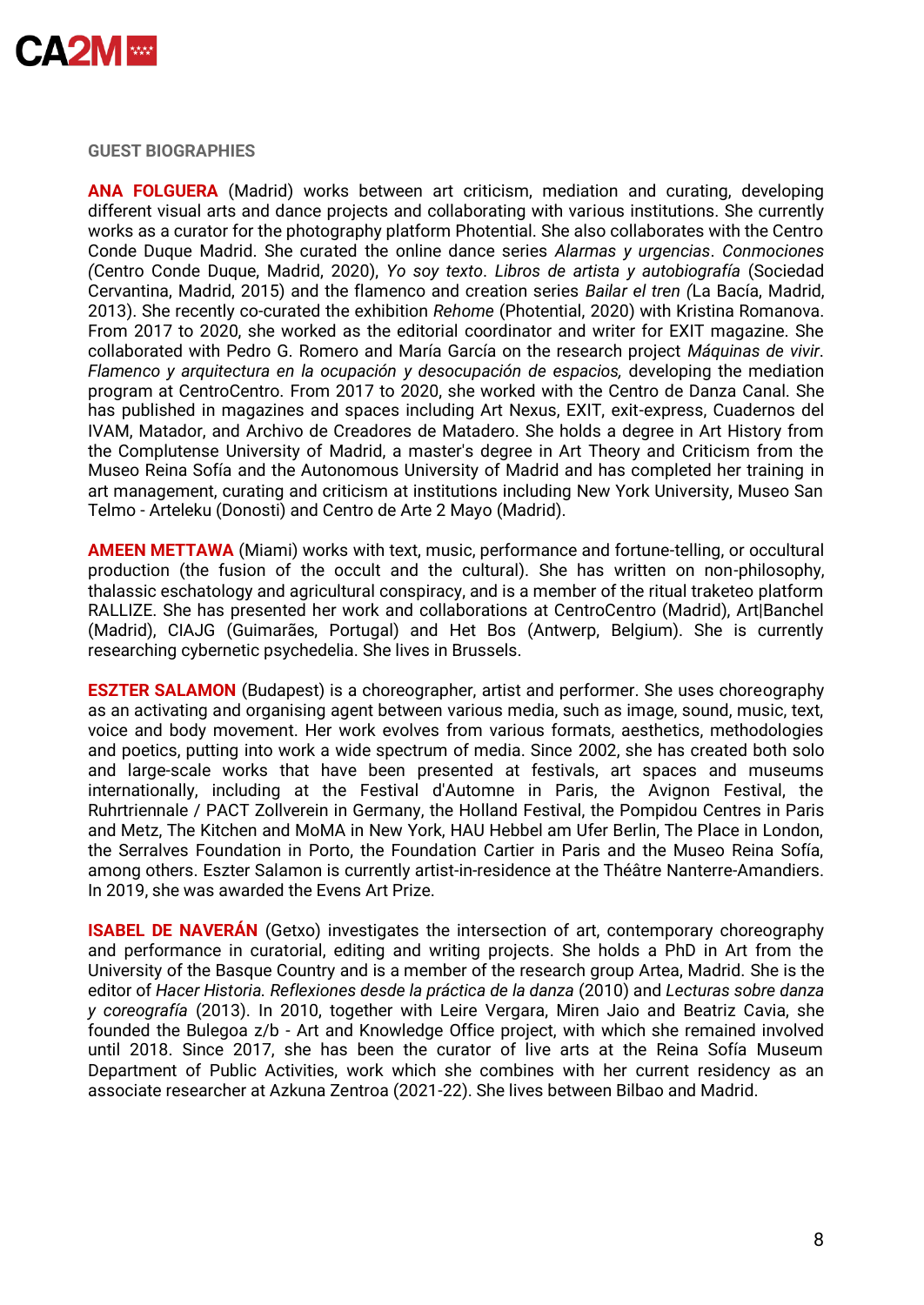

**JULIA MORANDEIRA ARRIZABALAGA** (Getxo) is a researcher and curator. She carries out her practice with long-term curatorial research projects, such as *Canibalia*; *Be careful with each other, so we can be dangerous together*; *Nothing is true, everything is alive*; *Estudios de la Noche*; and, together with Isabel de Naverán, *Un lugar en el que poder hundirse* (GetxoArte 2019). Since 2021, she has been the Post-Academic Programme Curator at BAK, basis voor actuele kunst in Utrecht, Netherlands. She is also a lecturer for the master's degree programme at the Dutch Art Institute in the Netherlands, where she directs the CHUSMA study group (2019-2021), and is a lecturer for the post-master's degree programme in Collective Practices Research at the Royal Art Institute in Stockholm. Together with Victor Aguado Machuca, she is the artistic co-director of AMEE's Pisito. She is the curator of the ARCO Madrid's Opening section of 2021-2022 and is the mediator for the Concomitentes project, where she is carrying out the concomitance of the Fine Arts Library at the Complutense University of Madrid. She holds a degree in Humanities from the Universitat Pompeu Fabra and a master's in Visual Cultures from Goldsmiths College, London.

**PABLO MARTE** (Cádiz) is an artist, writer and researcher. As a graduate in Film and Television Production at the Escuela Municipal de Audiovisuales de Barcelona and in Fine Arts at the University of Barcelona, he has showcased his work in contexts such as C3A (Córdoba), Fundación Bilbaoarte, Carreras Múgica Gallery (Bilbao), O Cineclube (Santiago de Compostela), HANGAR Centro de Investigação Artística (Lisbon), Tabakalera (San Sebastián), Azkuna Zentroa (Bilbao), Kadist Art Foundation (Paris), Artium (Vitoria), among others. He is currently developing a symptomatic and intertextual practice where elements of the biographical, the anecdotal, the casual, the experiential stories as well as elements of the fabulous, the unreal or the unbelievable, are brought together in multi-narrative structures.

**RITA NATÁLIO** (Lisbon) is an artist and researcher, and a non-binary lesbian. Her practice spaces incorporate poetry, essay writing and performance. As a PhD candidate in Artistic Studies at FCSH-UNL and Anthropology at USP, holding an FCT scholarship, she has been researching the recent debate on the concept of the Anthropocene since 2014, examining its impact on the disciplinary and aesthetic redefinition of the relationships between art, politics and ecology. She studied Choreographic Performing Arts at the University of Paris VIII and holds a master's degree in Psychology from PUC-SP. Drawing on her doctoral research, she produced a series of lectureperformances, including *Antropocenas* (2017) with João dos Santos Martins, *Geofagia* (2018) *and Fóssil* (2020). She has also published two books of poetry ("Artesanato", 2015 and "Human Plants", 2017). In 2019, she participated in a curatorial group led by Ailton Krenak that organised *Amerindia: paths of indigenous cinema in Brazil* at the Calouste Gulbenkian Foundation, an exhibition that brought 5 indigenous filmmakers to Portugal and screened more than 30 indigenous films. In 2020, Rita Natálio co-organized the seminar *Re-politicising the Anthropocene*  together with Davide Scarso and Elisabeth Johnson for the Anthropocene Campus Lisboa international project, a project that begun at HKW in Berlin and is currently underway at many cultural institutions. Alongside André e.Teodósio, she co-organises the imprint Ed ., fruit of the Sistema Solar / Teatro Praga partnership, which focuses on the performing arts and systems of power and protest in the present day. She is a regular contributor to the performing arts magazine Korea.

**THIAGO GRANATO** (São Paulo) is a choreographer. His work focuses on the development of alternative modes of movement in the field of choreography. His productions answer the drive to promote experiences of political transformation through aesthetic innovations. His work has been presented in South America, Europe, the Middle East and Asia. He obtained his master's degree in Choreography with a specialisation in Performative Practices at DOCH - School of Dance and Circus - in Stockholm. He trained in the Ex.e.r.ce programme coordinated by Xavier le Roy at the National Choreographic Centre of Montpellier. He has been a visiting professor at UNIARTS (Stockholm University of the Arts) and for the master's in Performing Arts Practice and Visual Culture of Artea and the UCLM at the Reina Sofía Museum. He lives in Berlin.